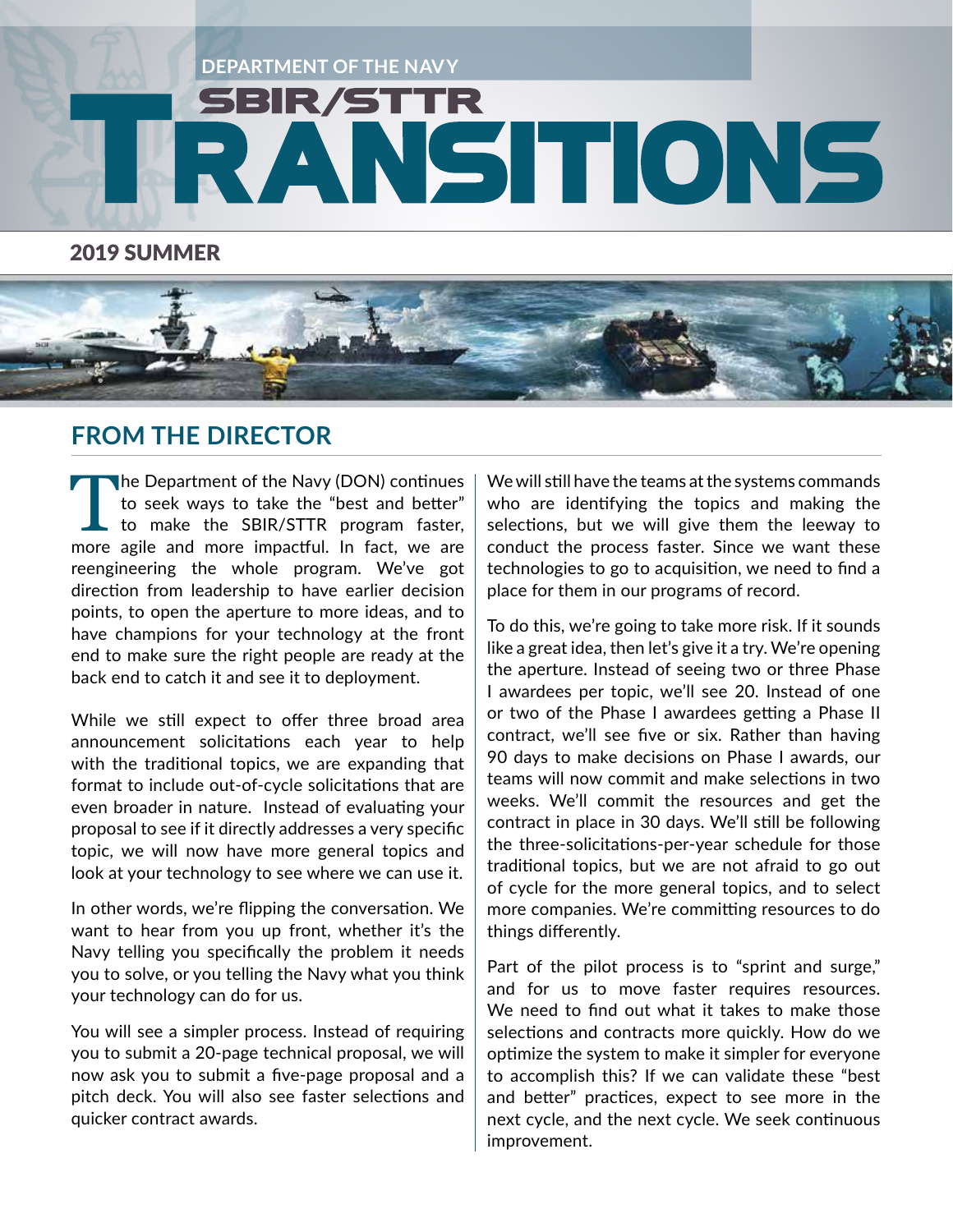### *FROM THE DIRECTOR... continued*

With this new focus, the Navy is going to expect more from you. There will be more opportunities, but we will want to see progress. If you are making progress and delivering what you've promised, expect the process to move faster. But if you're not, then expect us to end it sooner.

One of the primary reasons we're going to move in this direction is to involve more innovators and their technologies. We're looking for people who have not participated in SBIR before. We've got great relationships with small companies who are very familiar with SBIR. But we want to open the opportunity to bring even more people into the solution space.

This new approach isn't going to fix everything. SBIR can't close all the gaps and it can't solve the biggest problems. The bulk of the Department of the Navy's R&D budget will continue tackling those tough, truly intractable problems. But SBIR is an important tool in the tool kit, and leadership is telling us that we need more out of this program, and we need it now. Our acquisition process delivers incredible capabilities, but our adversaries are moving fast, and in some cases catching us. We need to change now, not tomorrow. And if anyone can change the way we do business, SBIR can lead the way.

### Partnering Summit and Forum for SBIR/STTR **Transition**

We have been evaluating the 2019 Partnering Summit and Forum for SBIR/STTR Transition (FST), held in Lowell, MA this past April. While we think past FSTs were successful, we are looking for more impactful ways to achieve the goal of the STP program. We found that a "one-sizefits-all" conference isn't the solution. For 2020, we'll be looking at focused technology events, better suited to the particular technologies, and leveraging other resources in the technology trade space and the decision makers closer to that technology.

We will partner with the trade or professional associations who are already bringing these



**Bob Smith, Director DON SBIR/STTR, speaking at 2018 FST**

decision makers, industry leaders and warfighters together. Our Phase II companies will still complete the full STP program, but we'll then match our companies with the best conference for them to showcase their technology.

There are organizations like the National Defense Industrial Association and Surface Navy Association that already attract the people that we want our companies to meet. So we want to have the conversations with the right organizations and see how we can work together.

We will look at these pilot FST events, and refine the concept to make them the best that we can. Please visit www.navystp.com and www.navyfst.com for more information and updates as we move forward – taking a great program and making it better.

Sincerely,

Robert L. Smith Director DON SBIR/STTR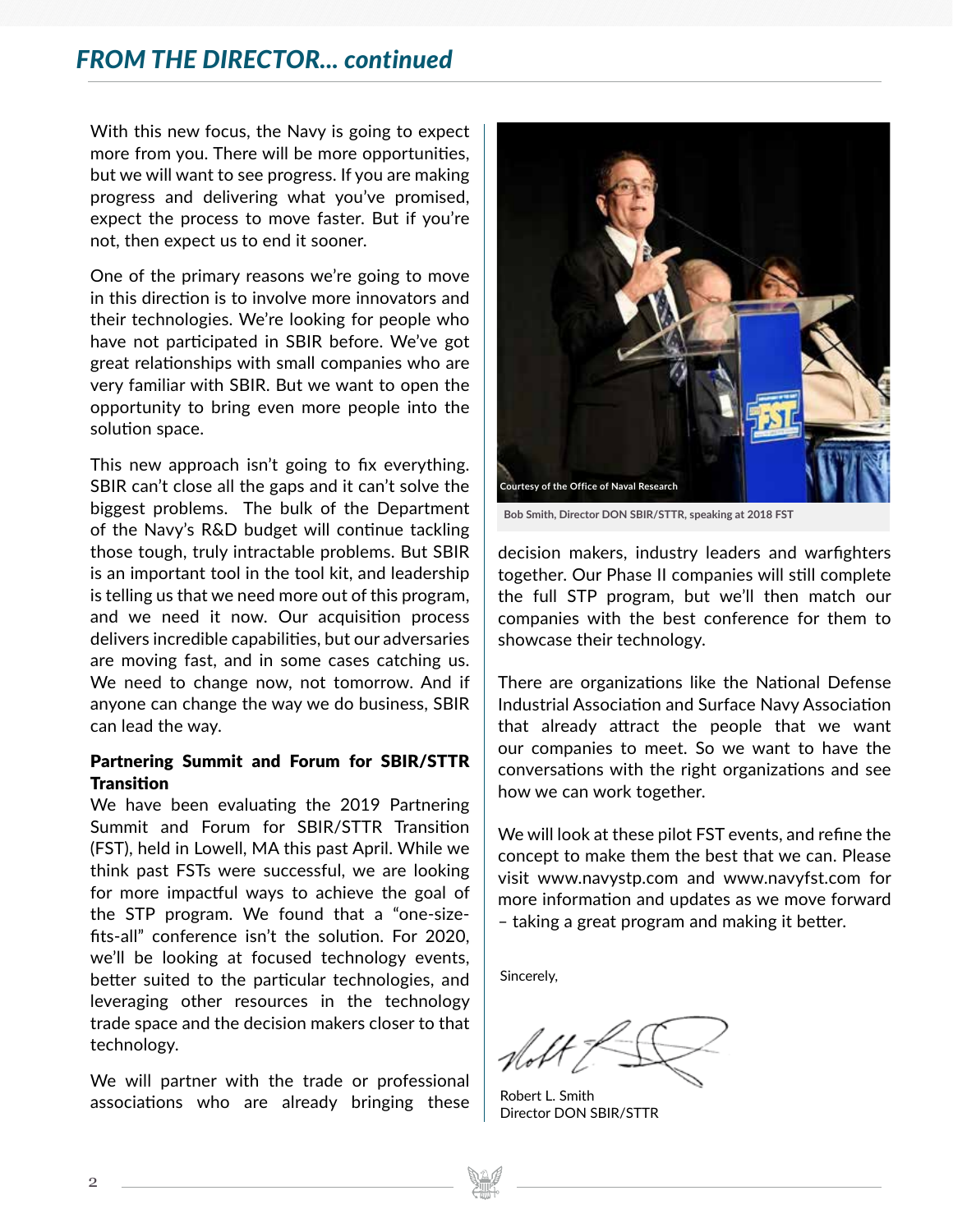# **DEPARTMENT OF THE NAVY (DON) PARTNERING SUMMIT FORUM FOR SBIR/STTR TRANSITION (NAVY FST) SHOWCASES 129 PHASE II TECHNOLOGIES TO DECISION-MAKING WARFIGHTERS**

By Edward Lundquist , Navy STP Staff Writer

The Department of the Navy's (DoN's) SBIR/ STTR Partnering Summit, held April 8-9 at the University of Massachusetts Lowell, brought together representatives of the Navy and other government agencies, academia, consortia, state and regional entities, prime contractors, and small businesses to talk about the importance of partnerships and collaboration that can advance new technologies that will give our warfighters an edge.

The event was held in conjunction with the Navy FST, and took place at Lowell, a city in the middle of one of the nation's highest-density tech clusters.

In his welcoming remarks, Dr. Joseph Hartman, dean of the Francis College of Engineering at UMass Lowell, talked about the shared concern about educating and developing a next generation of scientists and engineers. "We're all worried about the technology workforce of the future. That's why we're here."

The summit focused on the networks of public and private innovation support and development



**RADM Hahn (center), Chief of Naval Research, visits FST**



**Networking at the 2019 FST**

organizations, consortia and facilities that both foster technological development and are economic drivers. Panels examined a variety of technology incubators, collaboration engines and state-based innovation clusters in New England, as well as successful Navy, DoD and Air Force SBIR/ STTR pilot programs.

Dr. Douglas C. Blake, head of ONR's Aviation, Force Projection and Integrated Defense Department, stressed the importance of the collaborative "ecosystem" that promotes and nurtures technology development. "It's a community that comes together that ultimately creates the product. The goal is to get technology in the hands of the warfighter. But not only does it matter what they get, it matters when they get it."

Representatives of the prime contractors talked about how their companies want their small business partners to succeed.

"We want small businesses to supply us with their technology, but we want them to be successful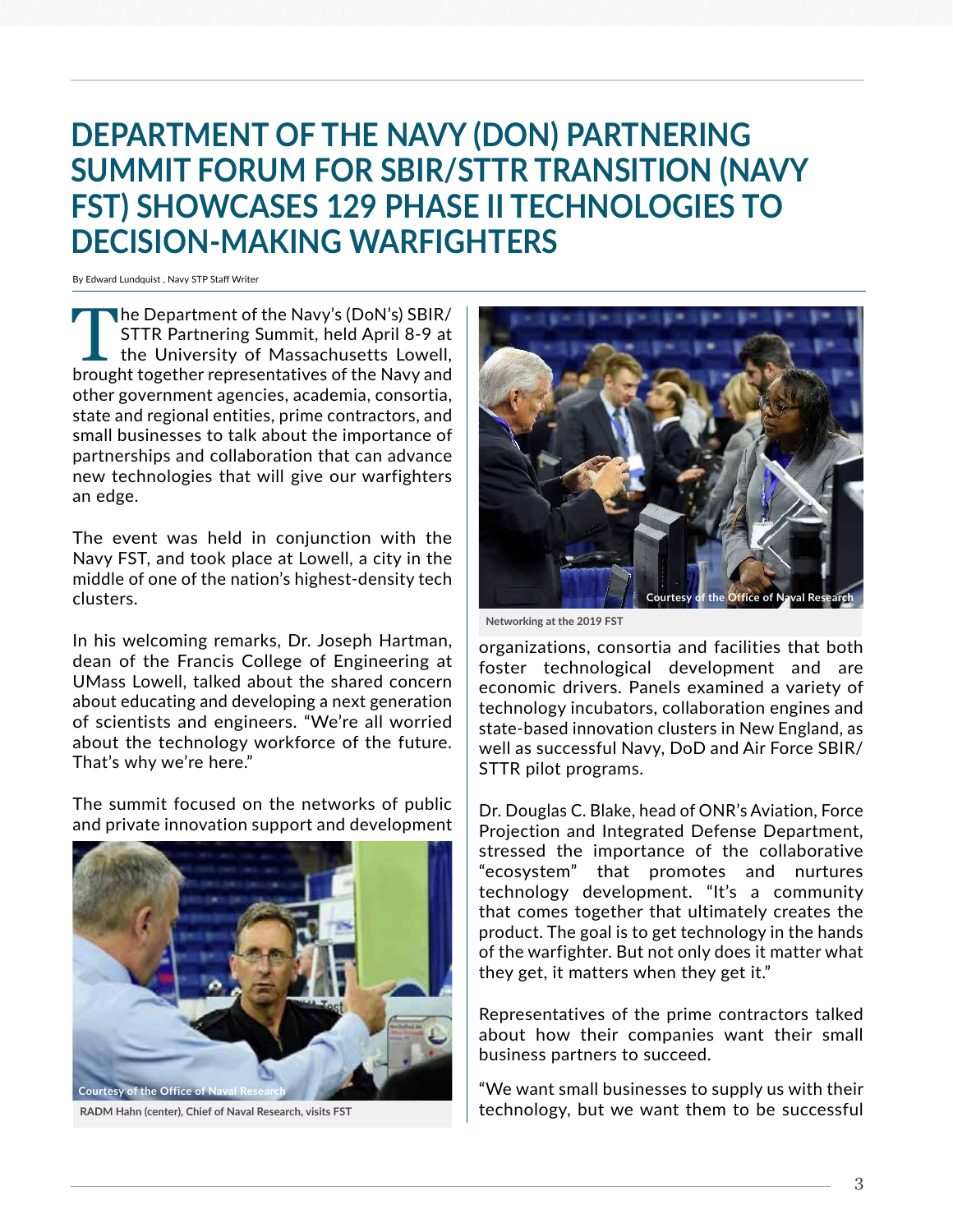*"It's not just about an idea in your head, it's about getting a product in the hands of a Sailor or Marine."*

Rear Adm. David Hahn Chief of Naval Research

and grow their business, so they are better able to supply us with their products," said Alf Carroll, SBIR Black Belt with Raytheon.

#### Technology Showcase

The Navy FST served to showcase 129 Phase II technologies from small businesses participating in the Department of the Navy SBIR/STTR Transition Program (STP). Nearly 800 people attended the event, visiting the small business booths to view their technologies and attend their Navy FST Tech Talk presentations. Numerous one-on-one meetings were scheduled and held with the small businesses, primes, and systems commands.

Bob Smith, the DoN SBIR/STTR director called the Navy FST "a showplace of \$150 million worth of SBIR Phase II technology."

"We're delivering things that didn't exist yesterday, today" said Smith.

Massachusetts Lieutenant Governor Karyn Polito said the "connection-points" can bring people together to find solutions and bring them to market. "That's why we're here at the FST."

While most of the presentations at the Partnering Summit and Navy FST focused on the "how," Chief of Naval Research Rear Adm. David Hahn talked about the "why."

Hahn talked about the great power competition, and the importance of maintaining America's technological edge. "Dynamic forces today are different than they were just a few years ago," Hahn said. "We never want the great power competition get to the point where a military action is a viable option. Our goal as a Navy is to ensure that future naval power is guaranteed."

Hahn talked about the importance of the Navy FST as being a marketplace of ideas, and moreover, products. The desired end state, he said, is deploying the technology—and quickly. "It's not just about an idea in your head, it's about getting a product in the hands of a Sailor or Marine."



**Navy FST Tech Talk presentation**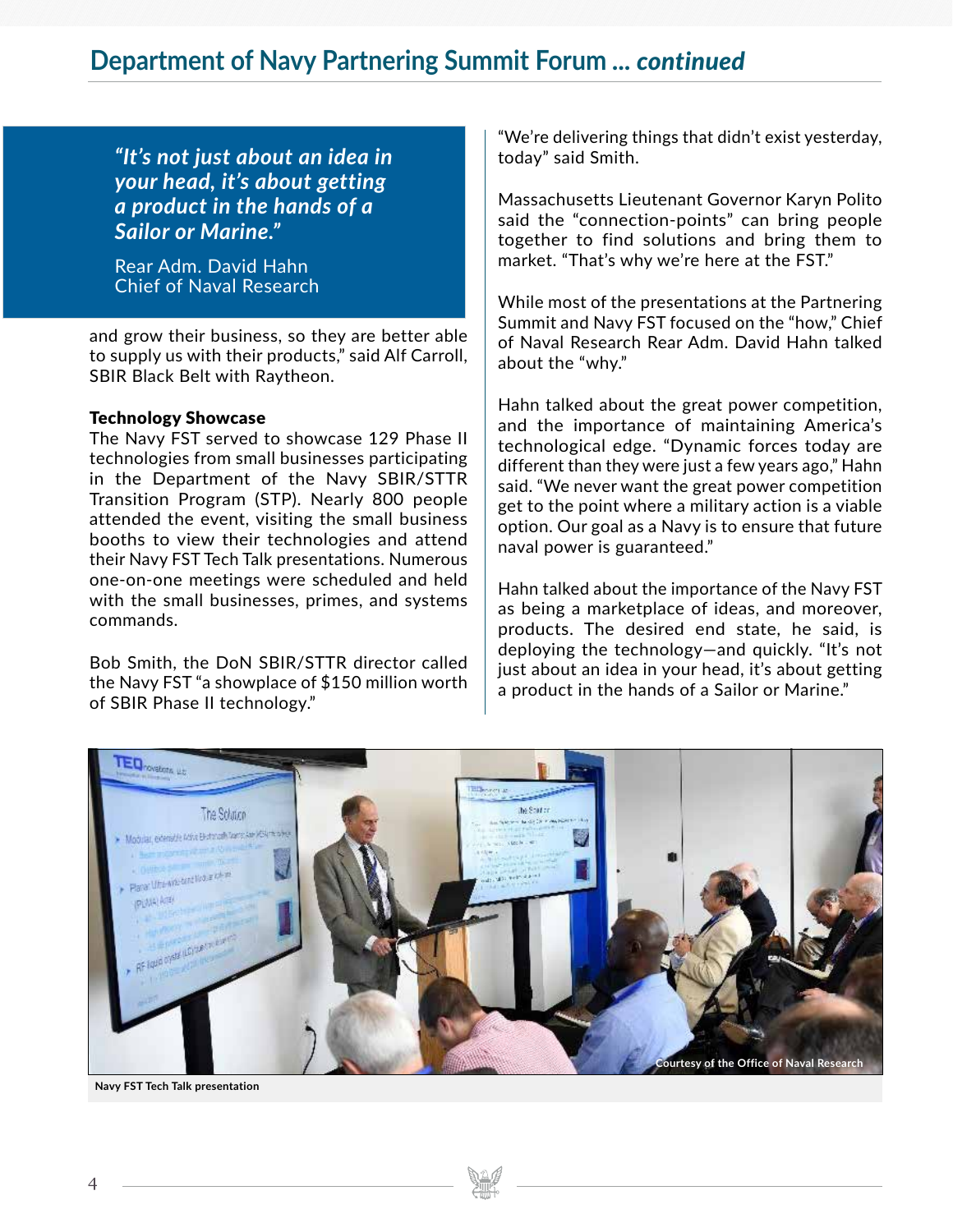## **NAVY FST GOES "ON THE ROAD" TO DIVERSIFY SHOWCASE VENUES AND AUDIENCES**

By Paul Cole, Navy STP Contract Progam Manager (ATSI)



t the May 2019 kickoff meeting, the<br>Department of the Navy (DoN) SBIR/STTR<br>Transition Program (STP) announced a new<br>direction for their DoN Forum for SBIR/STTR Department of the Navy (DoN) SBIR/STTR Transition Program (STP) announced a new direction for their DoN Forum for SBIR/STTR Transition (Navy FST) starting with the 2019-2020 STP cycle.

Our Navy FST program is now "on the road," showcasing technologies at multiple events throughout the year.

"This year we are exploring focused technology events to showcase our STP Phase II companies' technologies and match them with the technology needs for both government and industry. Connecting requirements with solutions is the goal," elaborates DoN STP Program Manager Steve Sullivan.

This change represents the latest adaptation of the 20-year-old Navy FST program.

The first of our three confirmed focused technology events include: The Naval Submarine League Annual Symposium (November 6-7, 2019); AFCEA International and U.S. Naval Institute's co-sponsored West 2020 (March 2-3, 2020); and 2020 AIAA AVIATION Forum (June 15-19, 2020). Situated in Arlington, Va., San Diego, Ca. and Reno, Nev., respectively, these events will provide the Navy FST with a more precise way to connect the STP small business innovators with Navy (government) decisionmakers and industry across the country.

The STP team is busy developing the new Navy FST format, which will include a booth to promote and engage the STP small businesses and their technologies with the event attendees and participants. Additionally, one-on-one meetings and Navy FST Tech Talks will remain robust components of Navy FST presence at these focused technology events.

Attending more localized events provides Navy FST with an opportunity to focus on specific technologies depending on the event. This increases the opportunity for the STP small businesses to identify transition opportunities for their technology. The STP team can't wait to showcase your future Naval technologies to the focused technology events' attendees and participants.

For updates on showcased technologies, upcoming opportunities and newly scheduled focused technology events, visit www.NavyFST.com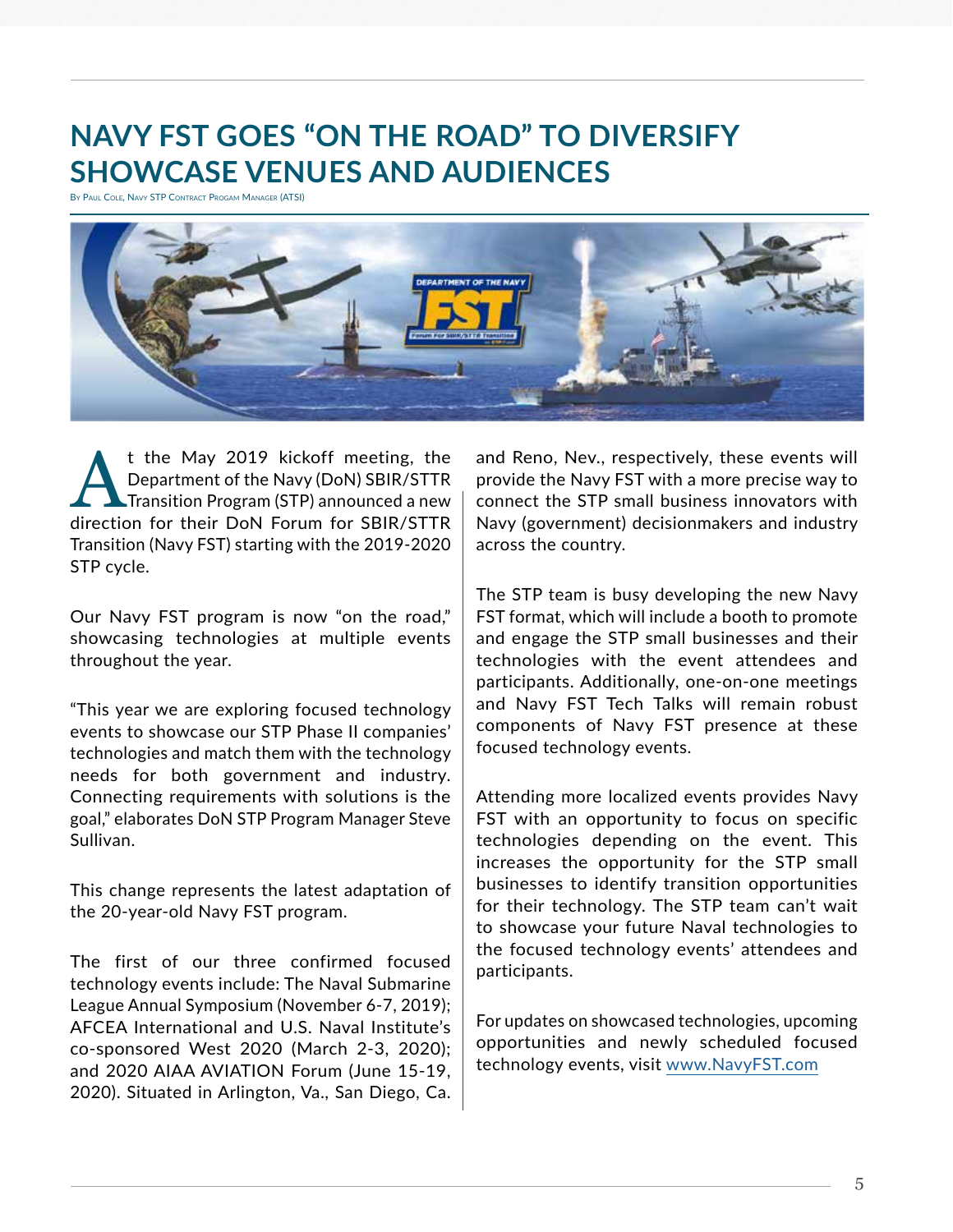# **WINDLIFT PROVIDES INNOVATIVE RENEWABLE ENERGY PLATFORM FOR MARINE CORPS WITH POWERFUL 3-D SCANNING AND COMMUNICATIONS SOLUTION**

By Edward Lundquist By Edward Lundquist, Navy STP Staff Writer

The U.S. Marine Corps was seeking<br>technologies that reduce the weight and<br>volume of currently deployed renewable<br>hybrid systems while still being effective in tactical technologies that reduce the weight and volume of currently deployed renewable hybrid systems while still being effective in tactical environments. Current renewable energy systems are bulky, to gain the Marince Corps'acceptance of renewable energy systems a reduction in weight and volume by at least 50% is required.

Windlift saw an opportunity to build upon a technology developed under a 2009 Army contract. They identified an alternative uses for their technology and then grew that into a full-system Marine Corps SBIR under the Marine Corps Logistics Combat Element System program (LCES).

Windlift's Airborne Power Generation (APG) system recently participated in the Marine Corps Systems Commands SBIR Demonstration at Quantico on May 3 2019. Outcomes of that demonstration were discussions and the identification of a Phase III Transition Target with the LCES – PM Engineer Systems - Power Systems Team; the Phase III award is expected in FY 2020.

Windlift, in 2011, proposed the renewable energy systems to the Marine Corps, and was funded to develop a trailer-mounted system designed to generate 15 to 20 kilowatts on a 7-foot light tactical trailer. From that we developed a plethora of the subsystems and the components, as well as our simulation environment in the Phase II. We also built a full physics flight simulation environment where we can model all the performance characteristics of the vehicle and a sophisticated tether model where every piece of the tether—which is made out of a Kevlar blend with a copper core—is modeled for weight and aerodynamic drag. So you can see how it bends and it flexes and moves."



**Windlift's Airborne Power Generation (APG) systemt**

The APG system has four rotors and eight control surfaces. It launches vertically and then transitions to horizontal flight. The electric motors are also generators and designed for 50,000-plus hours of operation.

The system features a 500-foot tether and will fly at around 200 to 250 feet. "When we put power up the tether, the rotors start to spin up, and then they lift off," Creighton said. "Once it gets in the vertical lift, it's fully machine-learning and autonomous. It flies itself."

Ideally it needs wind of about 12 miles an hour to generate power, but once the vehicle is airborne, it senses the wind and takes measurements to optimize itself for the current flight conditions. The vehicle flies in a looping figure-eight pattern to generate power. That power can go into the battery on the trailer, or a larger battery supporting the forward operating base, or it can even power the base directly with a regular AC interface for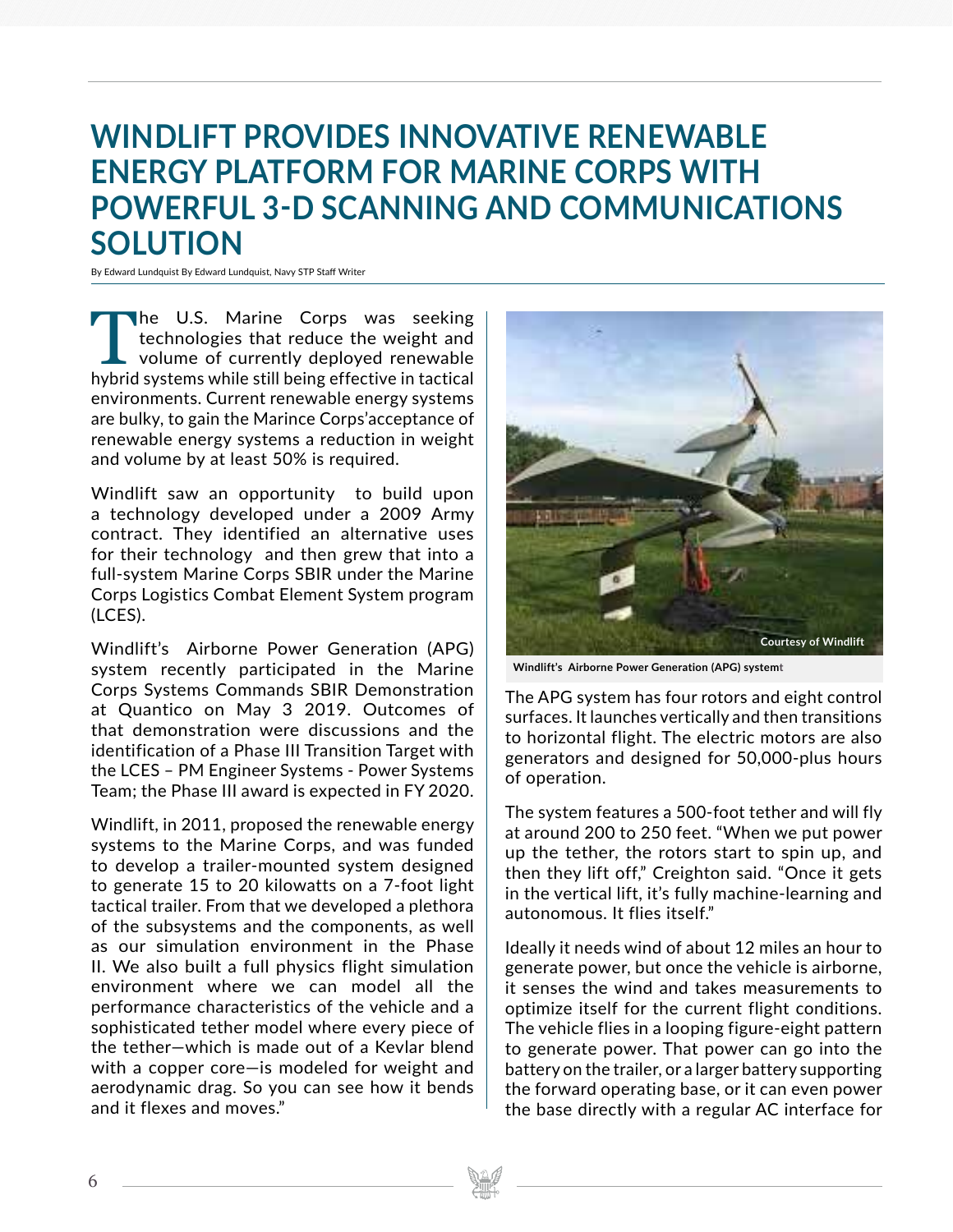## *WINDLIFT RENEWABLE ENERGY PLATFORM... continued*

plug-ins—and it'll have a 24-volt DC, as well.

It's designed to be assembled in the field very easily with just five pieces that virtually snap together. The trailer has a 5-kilowatt tactical flight generator, winch system and a 35-kilowatt hour battery.

*Windlift's Airborne Power Generation (APG) system recently participated in the Marine Corps Systems Commands SBIR Demonstration at Quantico on May 3 2019. Outcomes of that demonstration were discussions and the identification of a Phase III Transition Target with the LCES – PM Engineer Systems - Power Systems Team*

"It's very simple to

operate," said Creighton. "The operator only has two buttons: launch and land. When it catches the wind, the rotors generate power that is transmitted back down the tether. And it flies all day autonomously until you decide that you want to land it."

Each unit is designed to operate continuously for five years, in almost any weather condition.

In addition to generating power, Windlift can serve as a sensor platform. It can fly indefinitely while there's wind or without any power use, so you can cover a wide area for persistent surveillance.

"We're going to install a synthetic aperture radar sensor on the system and are building a 3D model using the Unreal Engine to actually model the battle space based on the radar data we get from our vehicle," Creighton said. "This way the base commander will have a real-time, 3D model of the surrounding terrain to see everything that's happening, operating or moving within range—all the trucks, all the buildings, everything like that in the area, will be fully visualized. Because the Windlift is moving, it's 3D scanning, offering a better picture of the battlespace. You can't hide behind a tree with a 3D scan of the area."

Creighton said Windlift can also provide an aerial communications and data relay platform. "We're going to install a 5G wireless node. With a series of line-of-sight Windlifts, we can have 5G wireless networking between them—you can have one 'daisy chained' to another and have very high bandwidth 5G wireless communications."

Creighton said Windlift took advantage of the Department of the Navy SBIR/STTR Transition Program (STP) when they received their Phase II award, and presented at the Department of the Navy Forum for SBIR/ STTR Transition (Navy FST).

"Even if you have been through it before, you still

get a lot out of it," Creighton said. "It forces you to think. And I've learned from my experience that I'm not really good at transitioning, so hopefully, the STP and Navy FST will change that for us," Creighton said.

Upon award of the Phase III contract in FY 2020, Windlift is prepared to work aggressivly with the Marine Corps to quickly field this technology into the hands of the Marines.



**Windlift Topic# N153-129 VTM**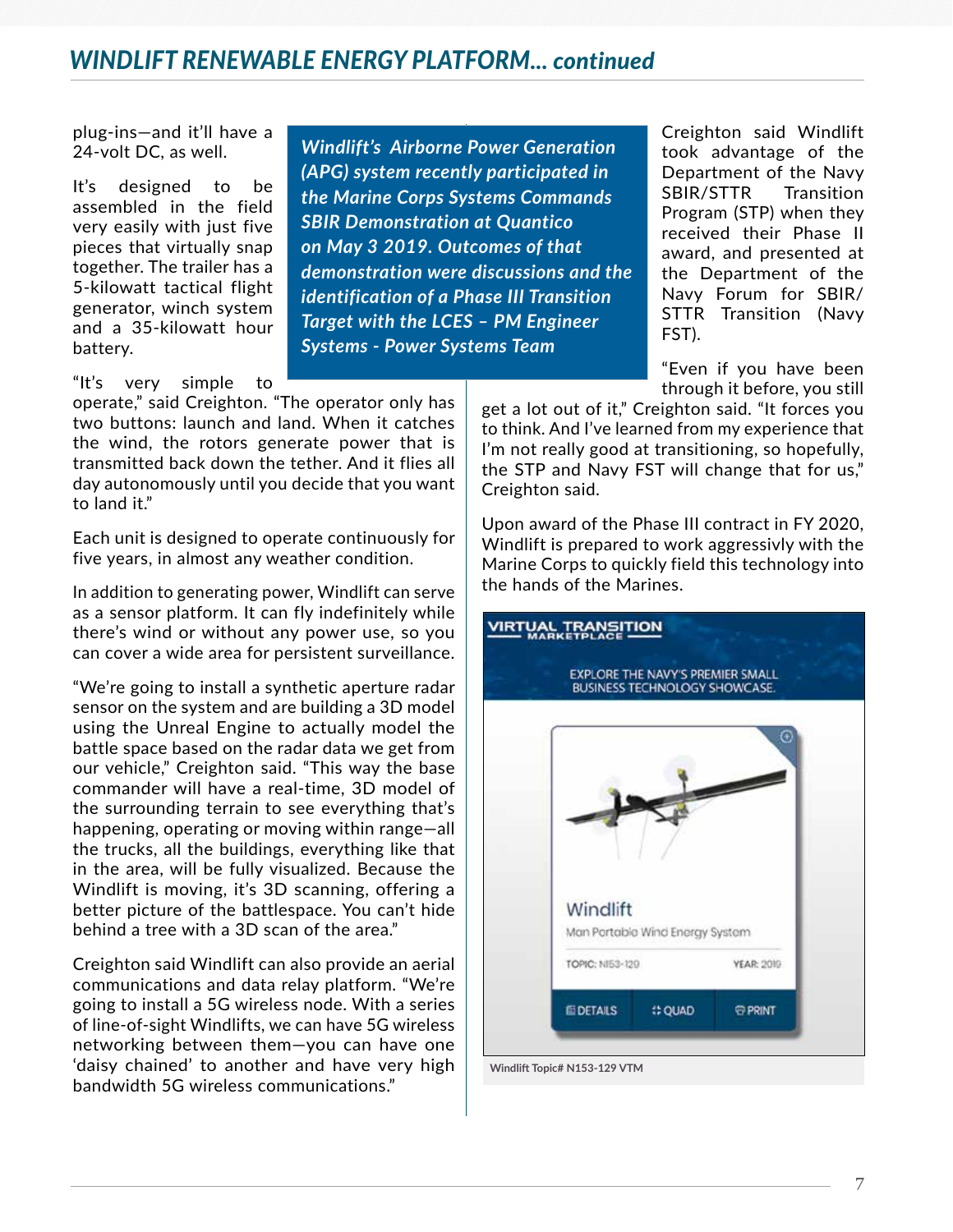# **VIRTUAL TRANSITION MARKETPLACE (VTM) CONNECTS NAVY CUSTOMER WITH TECHNOLOGY**

By Edward Lundquist, Navy STP Staff Writer

To prepare for the recent Department of the Navy(DoN) Forum for SBIR/STTR Transition (Navy FST), Joshua Park looked at the approximately 140 different technologies on the VTM to see which companies he wanted to meet with before he attended the Navy FST.

Park is part of the Advanced Technology and Innovation (ATI) Integrated Product Team (IPT) at In-Service Support Center Cherry Point, NC, which falls under the Fleet Readiness Center East (FRCE), located on Marine Corps Parris Station. The mission of the ATI team is to identify, develop, and transition different emerging technologies into the three Fleet Readiness Centers (FRCs).

"Our goal is to foster innovation and improve overall maintenance, repair, and overhaul activities for the Navy and Marine Corps," said Park.

Parks search of the VTM found Creare's Plasma Gasification System for Waste-to-Energy Conversion. "At first, I was not certain if Creare's technology was applicable to us because it isn't specifically related to naval aviation. But I had never seen anything like this before, and I thought it might be something worth having on base," Park said. "I brought it to the attention of my leads and they let me run with it. I worked with the environmental scientists and environmental engineers on our base and determine there was interested in this technology."

### Virtual Success

Paul Movizzo, Creare's DoD Business and Commercialization Development Manager said the VTM helped Creare's solution get noticed.

Movizzo said the VTM helped make an important connection with the Navy

"By participating in the STP, we went through the process of refining strategy documents, the Market Research Analysis Report, marketing materials, and the Department of the Navy SBIR/ STTR Transition Program (STP) quad-chart, which is the product that's posted on the VTM," said Movizzo. "That's where Josh found us."

# **VIRTUAL TRANSITION** EXPLORE THE NAVY'S PREMIER SMALL **BUSINESS TECHNOLOGY SHOWCASE. Creare LLC** Plasma Gasification System for Wasteto-Energy Conversion TOPIC: N152-097 **YEAR: 2019 ELDETAILS OUAD G PRINT**

**Creare Topic# N152-097 VTM**

Creare developed a waste-to-energy (WTE) system based on a need posted by Navy Expeditionary Combat Command (NECC) and sponsored by Navy Facilities Engineering Command (NAVFAC). The Navy was interesrted in technologies applicable in a forward operating base (FOB) or a remote location to efficiently dispose of its garbage. Trucking it out or incinerating on site had many drawbacks; to be expeditionary, any solution had to be compact. So Creare partnered with Cogent Energy Systems who developed an innovative and scalable gasifier to cleanly and efficiently process waste.

"One benefit of the STP is the opportunity for STP participants to showcase their technology on the VTM" Movizzo said.

Ceare is aiming to conduct a demonstration at Cherry Point with an operational prototype. Movizzo said Creare wants to tranistion the system out of the lab and into an representative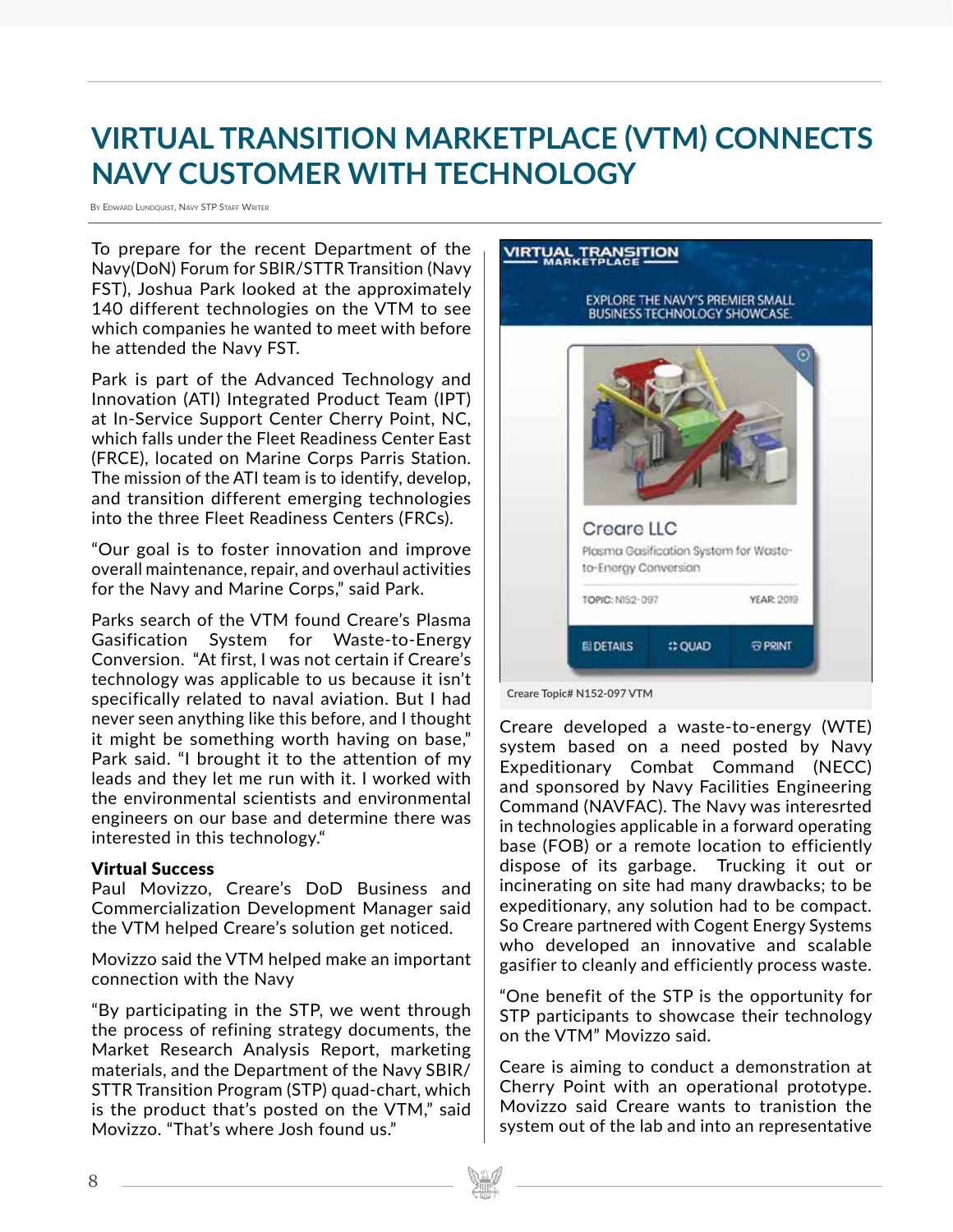### *VTM... continued*

operating environment to better understand how much it costs to run, how many people are required to operate it, what the mean-time-betweenfailure will be for the different components and how to refine the design towards more compact production systems.

*To prepare for the recent Department of the Navy(DoN) Forum for SBIR/ STTR Transition (Navy FST), Joshua Park looked at the approximately 140 different technologies on the VTM to see which companies he wanted to meet with before he attended the Navy FST.*

are, and what kind of waste they produce that may be difficult to get rid of. It's important for us to understand what kind of waste we might expect: if it's hazardous material; or if it's located in an environmentally sensitive area. That was a real benefit for connecting with the Navy through the VTM and hearing how

Movizzo said the Navy

FST in Lowell, MA provided an opportunity to meet with Park and the FRC team. "It was great because we fully understood what their aircraft and component refurbishment mission needs

our system could fill their needs. It gave us great context for a use-case on how we might rethink designing one for a specific application," Movizzo said

## **NAVAIR WINNERS OF THE 2019 SMALL BUSINESS TECHNOLOGY COUNCIL'S (SBTC) CHAMPION OF SMALL BUSINESS TECHNOLOGY COMMERCIALIZATION AWARD**

By Cynthia Hermann, SBIR/STTR Communications Coordinator, NAVAIR 4.0T

**Please join us in congratulating NAVAIR's**<br>
2019 winners of the SBTC Champion of Small<br>
Business Technology Commercialization<br>
Award: Bryan (BJ) Ramsay Science & Technology 2019 winners of the SBTC Champion of Small Business Technology Commercialization Award: Bryan (BJ) Ramsay, Science & Technology Lead, PMA-281, PEO U&W, Randel Langloss, SBIR/STTR Phase II Team Member and David Gay, PMA-280/281 Senior Asst. Program Manager for Test & Evaluation (APMT&E).

The awards presentation took place 11 June 2019 at the annual Small Business Technology Council (SBTC) membership meeting in Washington D.C. Panels featuring speakers from Congressional Staff, Federal Agencies and other government representatives discussed issues and initiatives that are important to high-tech small business. Nine winners were selected from Army, Air Force and Navy, representing Program Managers, Contracting Officials, PEOs and government officials for their work helping SBIR/ STTR companies commercialize their technologies while meeting their agency's needs.

According to Small Business Technology Council (SBTC), one of the biggest challenges facing SBIR/ STTR companies is finding the funding necessary to commercialize their technologies. Although certain incentives and preferences required by law are provided by the agencies, those within the agencies may not know what is available or how to implement these funds. In 2015, the Small Business Technology Council decided to highlight and honor some of best Individuals in government nominated by companies they worked with. Nominees were evaluated by an independent panel who selected those individuals that have gone "above and beyond" to help a small business source and implement funds in order to bring their technology closer to the commercial arena.

Last year's winner of the Oreta B. Stinson Small Business Advocate Award and one of the first 2015 winners of the SBTC Champion's award, Bryan (BJ) Ramsey has been an active supporter in research, development and transition of small business technologies within PMA-281 since 2011. His knowledge of funding resources originated with the Office of Naval Research (ONR) and Office of the Chief of Naval Operations (OPNAV), providing him with access to information on numerous funding sources and an understanding where to find funding. Knowing that limited program dollars has driven the need for "higher risk, higher payoff, and funding sooner," he has used his knowledge and experience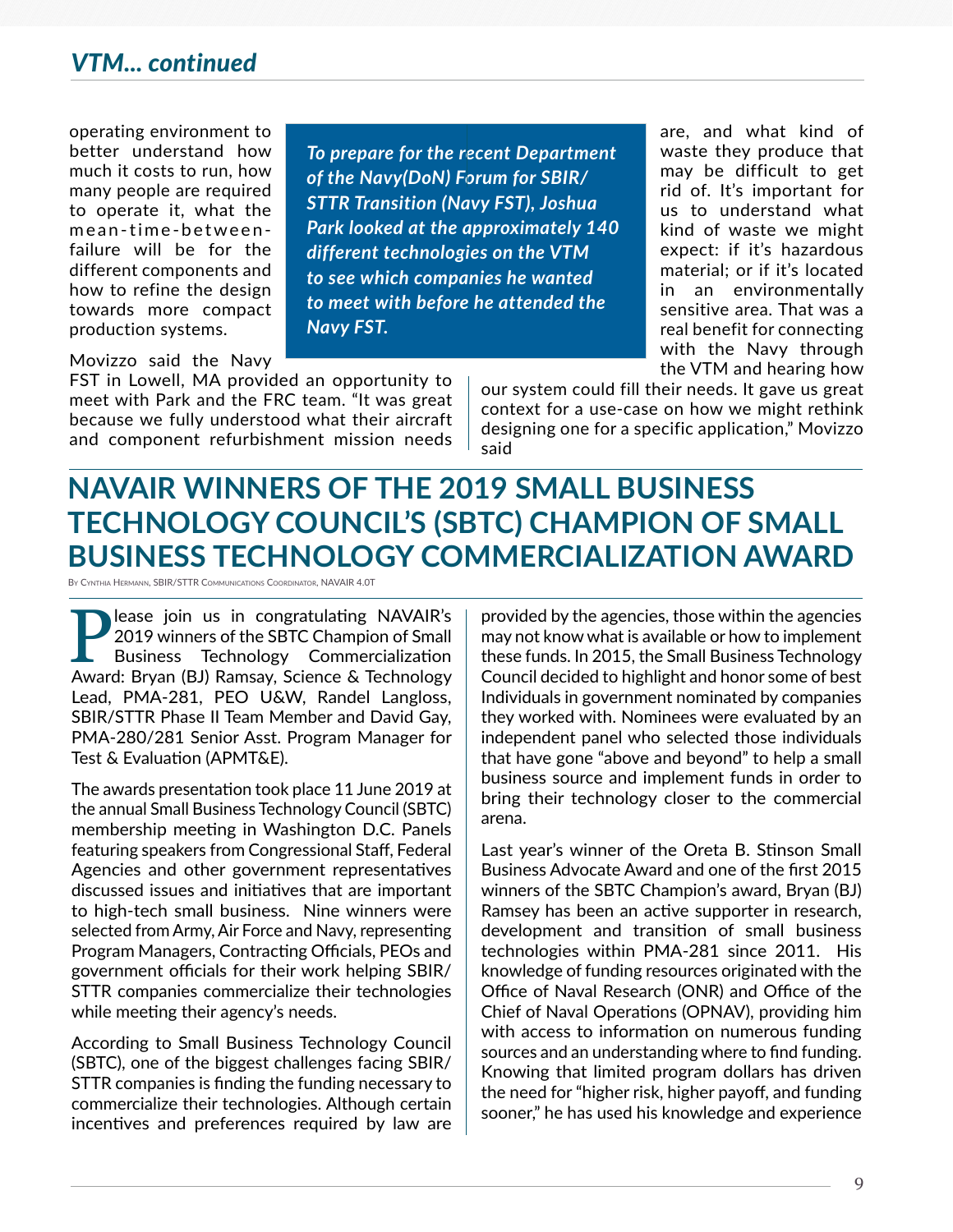### *NAVAIR SBTC AWARD... continued*

to follow through providing PMA-281 with needed technology fast. Mr. Ramsay believes "the SBIR Program offers great opportunities to provide hands-on product management to assist companies to evolve and transition their technology."

With over forty years of service, both military and civilian, supporting various Department of Defense agencies, Randel Langloss has a passion for finding an answer to technological needs for the "Big Picture." He is very familiar with transitioning difficult but worthwhile topics that offer potential game changers across the battlespace. He emphasizes that engineers, especially new engineers, should "work towards a vision" when taking on a new project. Although this is an individual award for his dedication and perseverance in providing support to small businesses, he believes it is always a NAVAIR SBIR/STTR team effort.

As test manager for PMA-281, David Gay's interest has been in tools that can decrease the amount of time and/or increase the robustness of the testing for the PMA's software. Having worked with small business for the last five years, Mr. Gay discovered that Innovative Defense Technologies (IDT) Automated Test and Retest Tool (ATRT) was an SBIR project that fit those goals. He believes that the tool has "the ability to significantly impact programs that need to reduce test time of products that need to get to the fleet faster." He went on to say, "As a small business IDT had no insight into the workings of NAVAIR and I felt that they needed a champion to 'get the word out' that the tool could provide significant benefits." With



**Pictured: SBTC Executive Director Jere Glover (Right presents award to Randel Langloss, Champion of Small Business Technology Commercialization Award winner, alongside NAVAIR SBIR/STTR Program Manager Donna Attick (Left) in Washingtion, D.C.** 

his support and commitment to providing innovative technology to the warfighter, IDT's technology is gaining greater exposure to the fleet as Mr. Gay plans to test and evaluate processes in other programs he oversees.

NAVAIR's awardees have worked diligently to help transition small business technology to the warfighter utilizing their experience and knowledge of various funding sources. Thereby, accelerating the delivery of small business developed capabilities not only to the fleet, but also to other commercial ventures.

For More Information on the Navy SBIR Program visit www.navysbir.com

# **SUBUAS NAVIATOR PROVIDES INNOVATIVE, AMPHIBIOUS ORDNANCE IDENTIFCATION SOLUTION TO WARFIGHTERS**

BY EDWARD LUNDQUIST, NAVY STP STAFF WRITER

The Rutgers University Aerospace Department<br>
saw the Office of Naval Research (ONR)<br>
STTR Phase I topic "Hybrid Unmanned Air<br>
/ Underwater Vehicle for Explosive Ordnance saw the Office of Naval Research (ONR) STTR Phase I topic "Hybrid Unmanned Air / Underwater Vehicle for Explosive Ordnance Disposal (EOD) and Mine Countermeasures (MCM)" and knew they had a solution. "Naviator," an airsurface-subsurface drone technology which they had developed, able to operate in all three of those mediums was the solution to the Navy's need,

"To discover and safely dispose of mines and unexploded ordnance." The university teamed with a newly formed company, SubUAS, founded by the inventors of the Naviator, world experts in hybrid air/sea autonomous vehicles, to respond to the STTR topic.

According to SubUAS COO Dr. Mark Contarino, the company exceeded expectations from the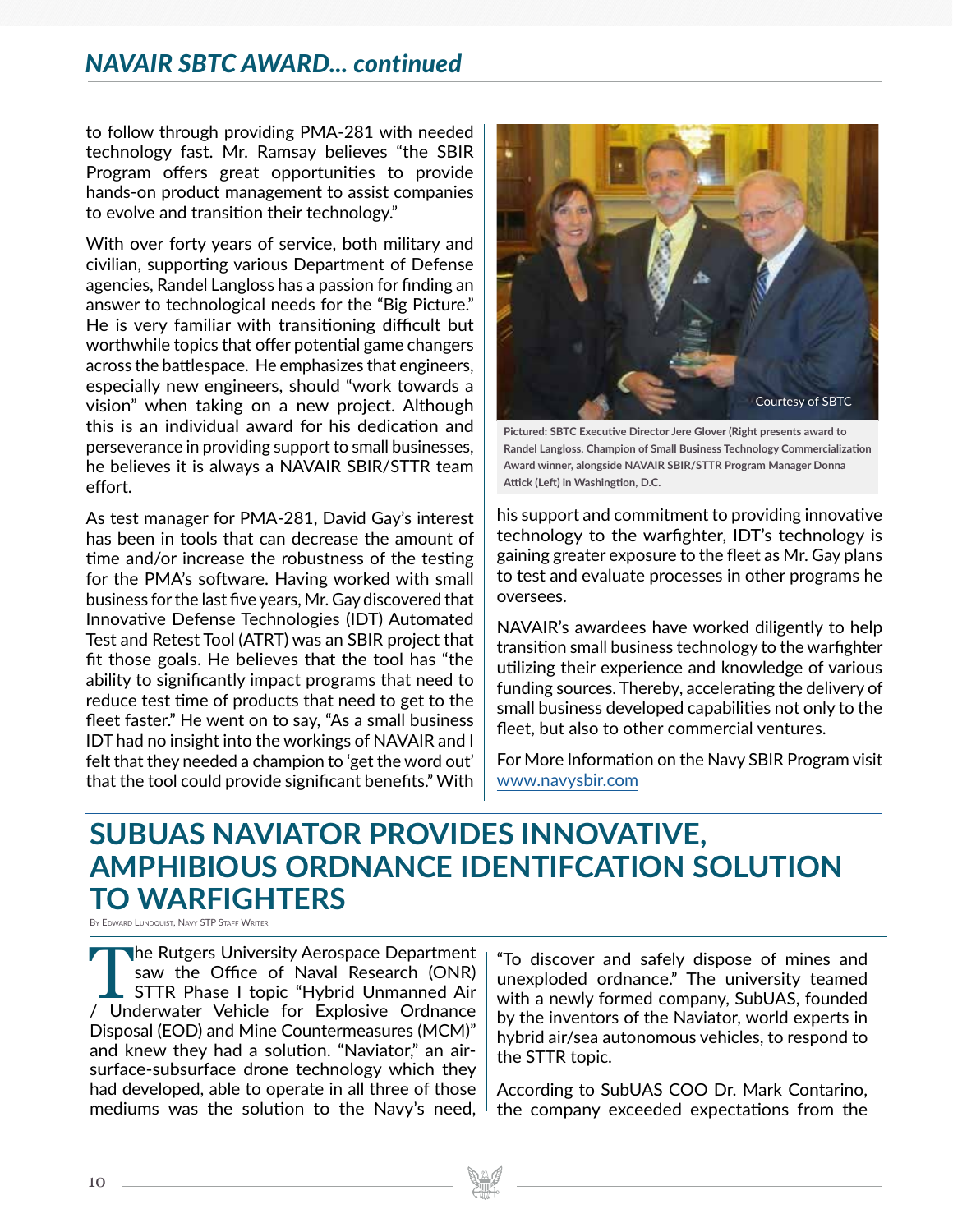

**SubUAS "Naviator - (pronounced Navy-A-tor)**

start. The mine countermeasures topic called for a drone to take off, go over a GPS coordinate, drop down [underwater], take an image, come back up and then go to the next target. SubUAS went through the Phase I SBIR process to complete a feasibility analysis on a potential air-water drone, but went beyond that. Instead, they delivered a video for the Navy of an air-water drone functioning and conducting air-water transitions in the marine environment—in

30 mph winds where the Manatee River meets the Gulf of Mexico. That video helped SubUAS become a Phase II awardee.

SubUAS, continuing with their newly formed tradition of exceeding expectations, has been awarded two Phase III contacts from ONR. In August 2018, ONR

awarded SubUAS a contract valued at \$600K to build low cost air/water vehicles for the Navy with purchase options for quantities up to 400 vehicles. Then in September 2018, SubUAS was awarded a second Phase III contract from ONR with a contract value of \$2M to increase the depth rating of a heavy lift air/water vehicle, automated object recognition, and adding manipulator arms to perform tasks underwater.

Underwater vehicles have been used to find mine-like objects and help classify them as mines; but, the vehicles are slow and sending messages back to a host-ship either requires communicating underwater, surfacing to transmit a radio message, or returning to the ship to have the data analyzed. Using a UAV

could carry out that task faster. "Initially, we were confirming a possible mine's localized position and taking a picture of it and sending that back to someone to classify it," said Contarino, "but we are able to do more."

SubUAS "Naviator,"- (pronounced Navy-A-tor) is an eight-rotor vehicle that can fly at 50 knots and swim under the surface at four knots. "We fly out, quickly drop down and come back up, and instead of trying to pass acoustic data underwater—which is bits per second—we now can go up into the air and do a live video feed and we can repeat that for 10 targets. As we go under, we're literally a flying submarine. We can go in and out of the water as many times as our battery allows," said Contarino. "The transition is seamless. We're not waiting for a buoyancy control device to help us up. We literally power through the water. It takes no extra battery to get up and we can do it multiple times."

Contarino said the Phase II objective was to build a heavy lift version. "The Navy does not want a little

*In August 2018, ONR awarded SubUAS a contract valued at \$600K to build low cost air/water vehicles for the Navy with purchase options for quantities up to 400 vehicles. Then in September 2018, SubUAS was awarded a second Phase III contract from ONR with a contract value of \$2M...* 

toy—they want to carry 50-pound payloads and more. We built a 6-foot by 6-foot by 4-foot version, with about 85 pounds vehicle weight and about a 45-pound lift capability. First, we were able to demonstrate going in and out of the water in my backyard pool. In Florida, we have a cage

over it, which allowed us to avoid the FAA regulations on vehicles heavier than 55-pounds."

The next step was to take the vehicle to the open water beyond the 12-mile limit and the FAA restrictions and conduct some air-water transitions. The SubUAS team performed a successful demonstration of over 12 miles off the coast of Anna Maria Island in the Gulf of Mexico. Using this drone, the team was also able to manipulate and retrieve an underwater target starting and ending on land.

SubUAS started with a focus on the sponsor's mine countermeasures requirement but has garnered interest from other customers with other needs. "We can operate in three domains, and right now the payloads for all three of those mediums are different,"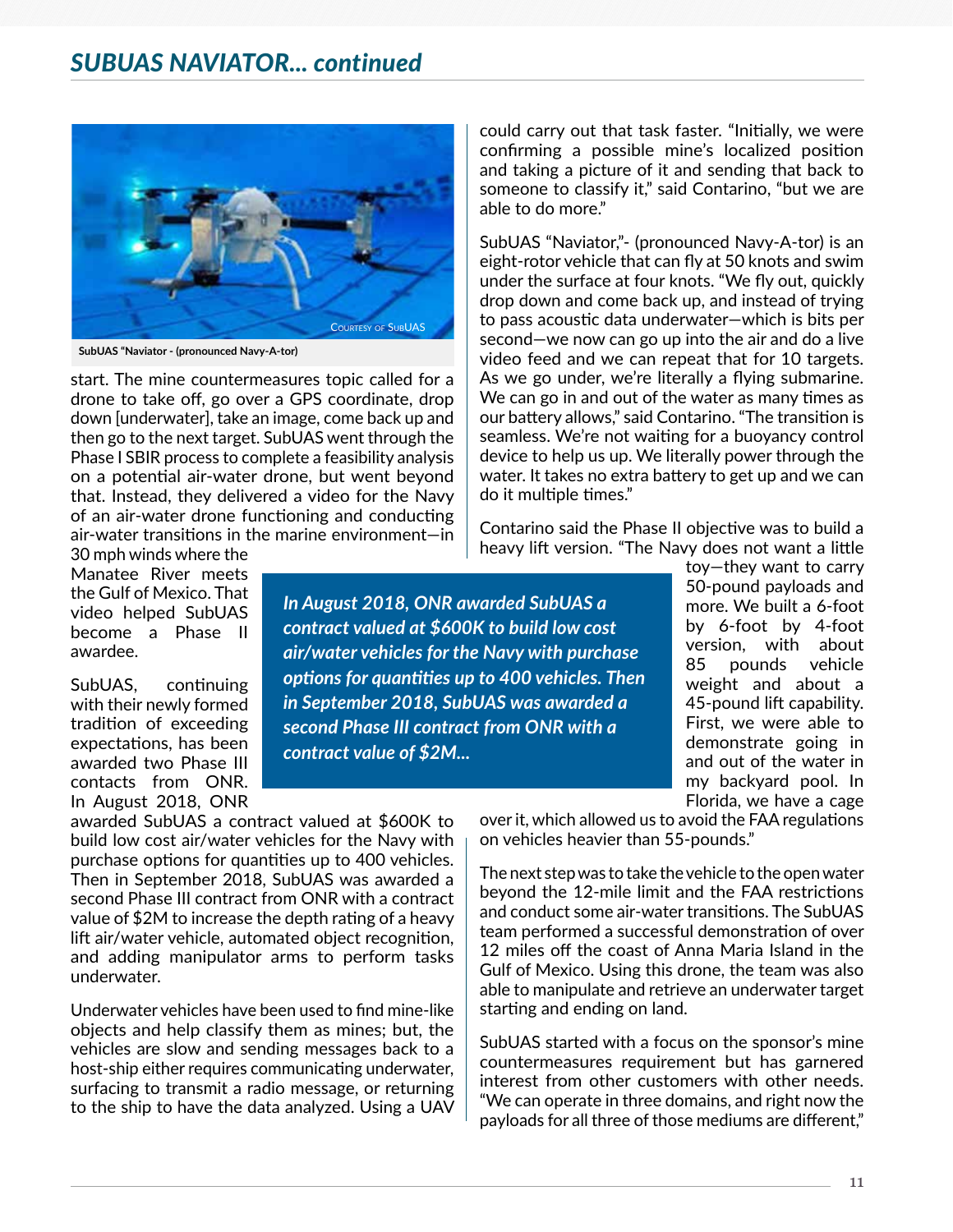## *SUBUAS NAVIATOR... continued*

Contarino said. The vision is that scaling the vehicle can easily accommodate the wide variety of desired payloads.

SubUAS has entered into a Cooperative Research and Development Agreement (CRADA) to use the Naval Information Warfare Center Pacific six million-gallon Transducer Evaluation Center (TRANSDEC) pool in San Diego. Their future planned work is testing here, in Panama City and other diverse locations for a variety of customer-focused EOD payloads. Battlefield applications for this new platform include investigating threats and delivering payloads; deploying explosives to eliminate mines and smart buoy sensors; conducting ships/ports inspections and stealth missions; and deploying air/water communications systems. Non-military applications include deployment of smart buoy sensors, and inspections of ships, ports, bridges, and pipelines.

SubUAS is looking at a range of capability and affordability platform options. On one end of that spectrum, a large group of inexpensive platforms can swarm a beachfront to identify or clear mines, or to overwhelm defenders during an assault, and on the other end, a large platform that operates in stealth mode. "One customer may want to conduct mine countermeasures; another may want to assault a beach; the next customer may want a relay in the sky; or to place or retrieve objects underwater. And if another sponsor comes along, we want to have the flexibility to respond to their needs, too," Contarino said.

Longer missions require more sophisticated solutions. "We're looking at endurance challenges and how to overcome them, such as underwater recharging, fuel cell technologies, hybrid generators, and diesel engines that run in the air and on the surface to charge batteries," he said.



Contarino highly recommends that a company that receives a Phase II award participate in the Department of the Navy SBIR/STTR Transition Program (STP). "Our STP business consultant was very helpful, and he kept us on course and on schedule. The Department of the Navy Forum for SBIR / STTR Transition (Navy FST) gave me access to decisionmakers. It's all about putting yourself out there in front of customers and getting better at telling them what your technology can do for them. I'm looking for a champion to step up and put funding on the table. And I've had that opportunity, from multiple places, and it looks pretty good," he said. "There are no real options available other than the STP if you don't have the background already, or the (military) connections. There's no downside. It's all opportunity."

## **DEPARTMENT OF THE NAVY (DON) SBIR/STTR TRANSITION PROGRAM (STP) FIRST LOOK**

A snapshot of this year's small business concerns (sbc) participants. The following table provides a first look at the phase II sbcs that are currently enrolled in the don stp. The sbcs are listed in alphabetical order, under osd communities of interest (coi) categories most appropriate to their technology. If you see something of interest, and want to know more, please contact the company directly. All corporate information, and associated technology quad charts, abstracts, thumbnail descriptions and company capability brochures for the companies listed below will be available through the virtual transition marketplace (vtm) on-line database in dec 2019. **You can access the vtm at: https://www.navyfst.com/vtm/.**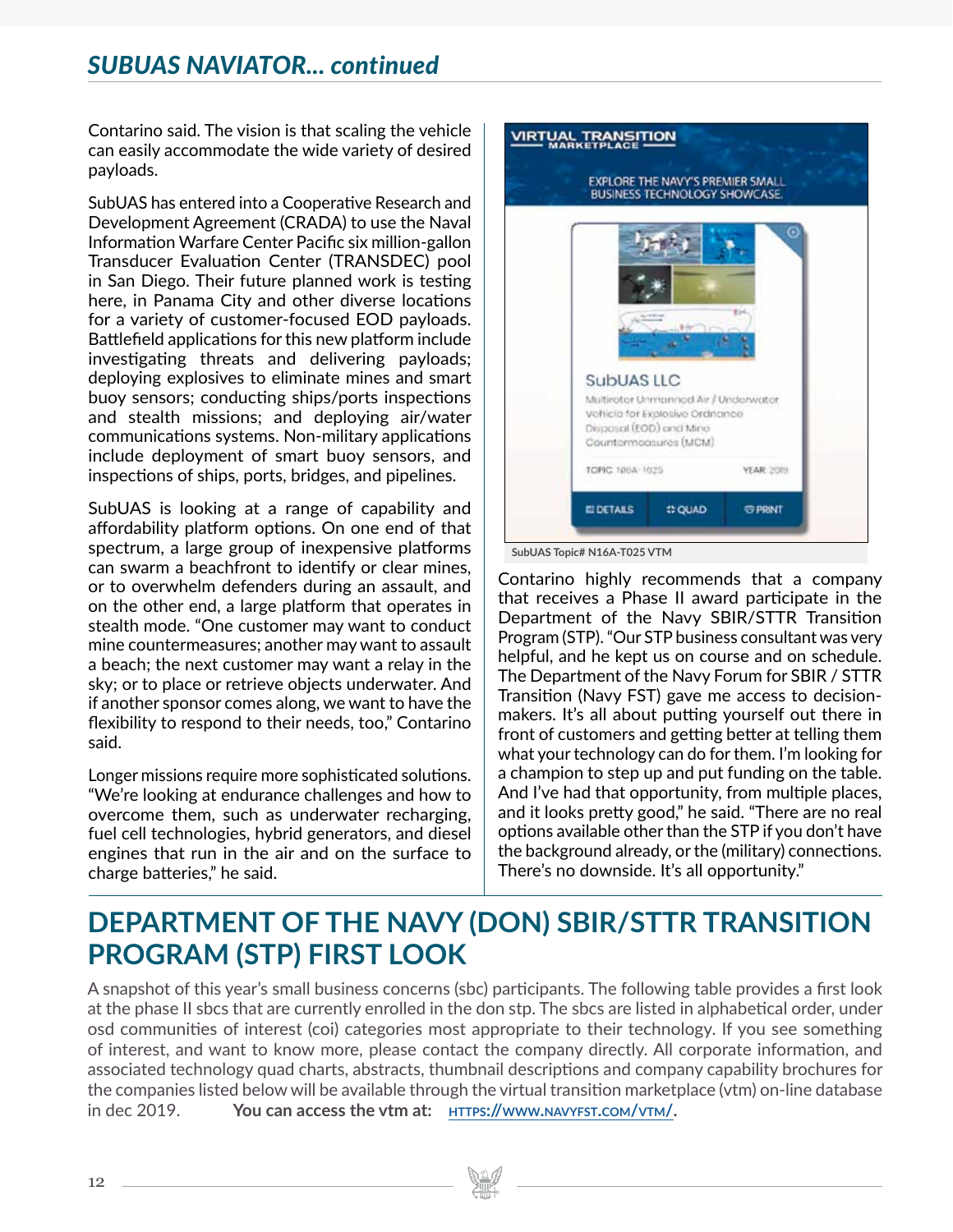## *DON SBIR/STP FIRST LOOK... continued*



# **FIRST LOOK**



#### **www.navyfst.com/vtm/**

|                   | <b>SBIR/STTR Transition Program (STP) Participants</b>                                                                                                        |                      |                                       |                     |                                                      |  |  |
|-------------------|---------------------------------------------------------------------------------------------------------------------------------------------------------------|----------------------|---------------------------------------|---------------------|------------------------------------------------------|--|--|
|                   | <b>Company/Topic Title</b>                                                                                                                                    | Topic #              | <b>POC</b>                            | Phone               | Email                                                |  |  |
| Ľ<br>actropi<br>Ż | Acellent Technologies, Inc.<br>Fatigue crack detection in rotorcraft structures                                                                               | N122-110             | Grant J. Chang                        | (650) 776-7825      | GRANTC@ACELLENT.COM                                  |  |  |
|                   | <b>Ballistic Devices Inc</b><br>High Speed and High Voltage Capacitors for Naval HPRF Directed Energy Applications                                            | N142-123             | <b>Quentin Diduck</b>                 | $(585)$ 451-5755    | QDIDUCK@BALLISTICDEVICES.COM                         |  |  |
|                   | <b>Creative MicroSystems Corp.</b><br>Holographic Enabled Display System for Force-on-Force Marine Training                                                   | N162-123             | Patrick Brophy                        | $(802)$ 496-6620    | PBROPHY@CREATIVEMICRO.COM                            |  |  |
|                   | <b>Freedom Photonics LLC</b><br><b>Built-In Test Capability for WDM Avionic Systems</b>                                                                       | N171-032             | Dr. Milan Mashanivitch (805) 277-3031 |                     | MASHAN@FREEDOMPHOTONICS.COM                          |  |  |
|                   | <b>InnoSys</b><br><b>Flight Deck Lighting Addressable Smart Control Modules</b>                                                                               | N152-086             | Jennifer Hwu                          | (801) 975-7399      | HWU@INNOSYSTECH.COM                                  |  |  |
|                   | Metamagnetics, Inc.<br>Synthesis and Realization of Broadband Magnetic Flux Channel Antennas                                                                  | N152-081             | <b>Michael Hunnewell</b>              | $(617)$ 833-2950    | MHUNNEWELL@MTMGX.COM                                 |  |  |
|                   | <b>Mide Technology Corporation</b><br>Touchstone - Rugged Touchscreen Button with Positive Indication Feedback                                                | N171-009             | <b>Rick Orlando</b>                   | (781)306-0609 x243  | RORLANDO@MIDE.COM                                    |  |  |
|                   | <b>Pacific Antenna Systems</b><br>Long range, High Capacity Backhaul (HCB) Ultra-wideband antennas for Ku and W Band network applications                     | N141-015             | Tracy Tafolla                         | (540) 604-0198      | TRACY@PASANTENNAS.COM                                |  |  |
|                   | Phase Sensitive Innovations, Inc.<br>1 Micron Fiber Optic Receiver for Mil-Aero Environment                                                                   | N171-031             | Ahmed Sharkawy                        | $(302)$ 286-5191    | SHARKAWY@PHASESENSITIVEINC.COM                       |  |  |
|                   | <b>Physical Optics Corporation</b><br>Tunable, Rapid, Electronically Controlled X-band (T-REX) Notch Filter                                                   | N171-074             | Ms. Sarkhosh Ph. D.                   | (310) 320-3088 x660 | NSARKHOSH@POC.COM                                    |  |  |
|                   | Plasmonics Inc.<br><b>Phase-Change Materials for Tunable Infrared Devices</b>                                                                                 | N17A-T020            | James Ginn                            | (407) 574-3107      | JAMES.GINN@PLASMONICS-INC.COM                        |  |  |
|                   | SI2 Technologies, Inc.<br>Ka-Band Communications Antenna System for Submarine Masts (1000-449)                                                                | N101-069             | Richard (Rick) White                  | (443) 699-0002      | <b>RWHITE@RWCLLC.ORG</b>                             |  |  |
|                   | SimVentions, Inc.<br>Hardware Open Systems Technologies (HOST) Hardware Integration Tool Set                                                                  | N162-084             | <b>Bertram Chase</b>                  | (540) 372-7727      | TRAMCHASE@SIMVENTIONS.COM                            |  |  |
|                   | <b>Advanced Cooling Technologies, Inc.</b><br><b>Novel High Energy Density Fuels Development</b>                                                              | N171-022             | <b>Frank Morales</b>                  | $(717)$ 205-0637    | FRANK.MORALES@1-ACT.COM                              |  |  |
| Air Platforms     | <b>AVID LLC</b><br><b>Morphing Actuation System for Unmanned Aircraft Systems</b>                                                                             | AF083-097            | Jenny Gelhausen                       | (757) 886-2611      | JGELHAUSEN@AVIDAEROSPACE.COM                         |  |  |
|                   | Combustion Science & Engineering, Inc.<br>Ignition Modeling for Present and Future Combustors and Augmentors                                                  | N17A-T003            | <b>Michael Klassen</b>                | (410) 884-3266      | MKLASSEN@CSEFIRE.COM                                 |  |  |
|                   | Q Peak, Inc.<br><b>Epoxyless Connectors for Optical Fiber</b>                                                                                                 | N172-121             | Michael Rayno                         | (781) 275-9535      | RAYNO@QPEAK.COM                                      |  |  |
|                   | Quad-M, Inc.<br><b>Dual Chaff Air Expendable Decoy Device</b>                                                                                                 | N171-030             | <b>Victor Dube</b>                    | $(512)$ 273-1238    | DUBE@QUADMINC.COM                                    |  |  |
|                   | <b>Tetramer Technologies, LLC</b><br>Fiber Optic Refractive Index Matching Material                                                                           | N112-125             | Margaret Shaughnessy                  | (864) 646-6282      | <b>MARGARET. SHAUGHNESSY@TETRAMERTECNOLOGIES.COM</b> |  |  |
| Autonomy          | <b>Charles River Analytics Inc.</b><br><b>Topside Optical Processing for Global Unmanned Navy (TOPGUN)</b>                                                    | OSD12-HS3 Ross Eaton |                                       | $(617)$ 491-3474    | REATON@CRA.COM                                       |  |  |
|                   | Metron, Inc.<br>Theater Anti-Submarine Warfare Contextual Reasoning                                                                                           | N171-093             | Dr. Douglas Marble                    | (703) 467-5609      | MARBLE@METSCI.COM                                    |  |  |
|                   | <b>Orbit Logic Incorporated</b><br>Multi-vehicle Collaboration with Minimal Communications and Minimal Energy                                                 | N17A-T029            | Ella Herz                             | (301) 982-6234      | ELLA.HERZ@ORBITLOGIC.COM                             |  |  |
|                   | Systems Technology, Inc.<br><b>Aircraft Deck Motion Compensation Design</b>                                                                                   | N162-098             | David Klyde                           | (310) 679-2281 x127 | DKLYDE@SYSTEMSTECH.COM                               |  |  |
|                   | <b>Trident Systems Incorporated</b><br>New Condition Based Maintenance and Energy Command and Control Network Architectures for the Naval Expeditionary Force | N162-121             | <b>Edward Baumann</b>                 | (703) 267-6016      | EDWARD.BAUMANN@TRIDSYS.COM                           |  |  |
| Biomedical        | AnthroTronix, Inc.<br><b>SUSTAIN: Measuring Cognitive Readiness</b>                                                                                           | N101-094             | Jonathan Brown                        | (440) 463-5269      | JONATHAN.BROWN@ATINC.COM                             |  |  |
|                   | <b>Holochip Corporation</b><br><b>Variable Accommodation Head Mounted Display</b>                                                                             | N121-041             | Robert Batchko                        | (650) 906-1064      | RGB@HOLOCHIP.COM                                     |  |  |
|                   | Quantum Applied Science and Research Inc.<br>Development of a Diver Biometric Device (DBD)                                                                    | N151-078             | Melissa Poquette                      | (858) 412-1705      | MPOQUETTE@QUASARUSA.COM                              |  |  |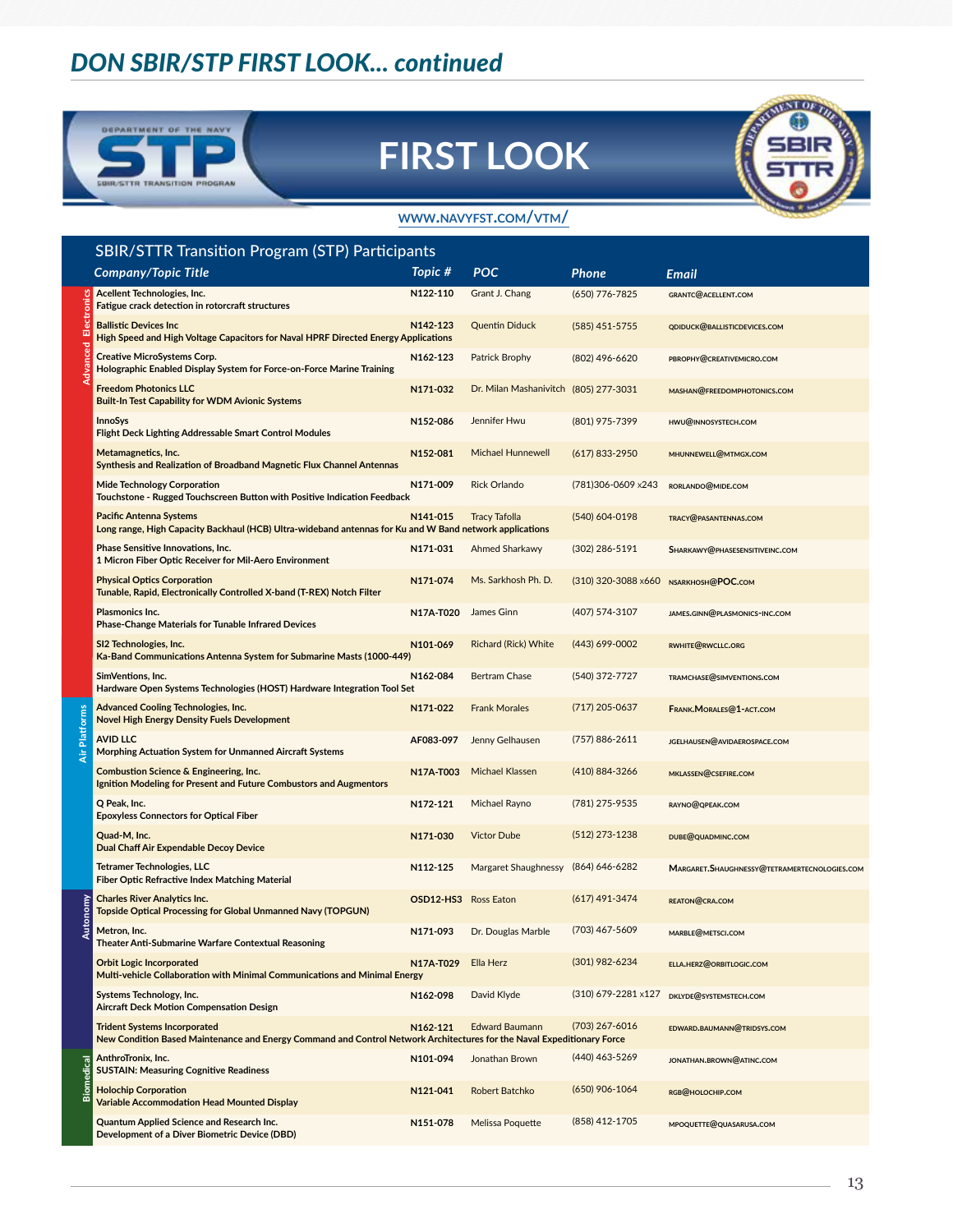|                     | <b>Company/Topic Title</b>                                                                                                                                                | Topic #   | POC                    | <b>Phone</b>        | Email                             |
|---------------------|---------------------------------------------------------------------------------------------------------------------------------------------------------------------------|-----------|------------------------|---------------------|-----------------------------------|
| $\widehat{t}$       | <b>Charles River Analytics Inc.</b><br><b>Blended and Advanced Decision GUI Environment for Reasoning Support (BADGERS)</b>                                               | N171-061  | Stephanie Kane         | (617) 491-3474      | SKANE@CRA.COM                     |
| Intelligence        | <b>EMAG Technologies, Inc.</b><br><b>Advanced Radio Frequency Link Analysis Tool</b>                                                                                      | N172-119  | Kazem Sabet            | (734) 996-3624      | KSABET@EMAGTECH.COM               |
| and                 | <b>FIRST RF CORPORATION</b><br>High Gain Common Data Link (CDL) Antennas for Networking UAV Nodes                                                                         | N131-007  | David Massey           | (303) 449-5211 x160 | CDMASSEY@FIRSTRF.COM              |
|                     | FoVI 3D<br>Graphics Scene Description and Application Interface for Heterogeneous 3D Display Environments                                                                 | N171-041  | Amy Lessner            | (512) 627-0265      | AELESSNER@FOVI3D.COM              |
| Computers.          | <b>Intelligent Fiber Optic Systems Corporation</b><br>Intelligent Fiber-Optic Network with Real Time Built-in Test Performance Monitoring for Prognostics and Diagnostics | N171-032  | <b>William Price</b>   | (408) 565-9002      | WP@IFOS.COM                       |
| <b>Gati</b>         | <b>Premier Solutions Hi, LLC</b><br><b>CS:CLIPBoard - Integrated Barcode and Inventory Management System</b>                                                              | N171-077  | Stephen Brennan        | (808) 396-4444      | STEVEB@PREMIERSOLUTIONSHI.COM     |
|                     | <b>RKF Engineering</b><br>New Advanced Integrated Line-of-Sight Equipment System (nAILES)                                                                                 | A04-127   | <b>David Milliner</b>  | (202) 441-9300      | DMILLINER@RKF-ENG.COM             |
| Ğ<br><b>Control</b> | <b>SA Photonics, Inc.</b><br>MultiEye™ Free-Space Optical Communication System                                                                                            | N171-089  | David Cushman          | (408) 560-3500 x116 | D.CUSHMAN@SAPHOTONICS.COM         |
| Σ                   | <b>SDI Engineering Inc</b><br>Development and Validation of an Advanced Simulation Tool for the Evaluation of Aerial Refueling Events                                     | N092-111  | <b>Andrew Erickson</b> | (425) 827-6836      | AERICKSON@SDI-ENG.COM             |
| Com                 | <b>Skayl LLC</b><br>Scalable Model-Driven Protocol Mediation and Systems Integration                                                                                      | N162-101  | Sonya Hand             | (410) 848.4946 x103 | SONYA@SKAYL.COM                   |
|                     | Sonalysts, Inc.<br>Resolving organizational inefficiencies through crowdsourcing                                                                                          | N172-131  | <b>Stephen Dorton</b>  | (860) 326-3646      | SDORTON@SONALYSTS.COM             |
|                     | VR Rehab, Inc. (VRR)<br><b>Synthetic Vision System for Ground Forces</b>                                                                                                  | N171-091  | Sarah Garvis           | (407) 506-5104      | SGARVIS@VIRTUALREALITYREHAB.COM   |
|                     | W5 Technologies, Inc.<br><b>Cellular Base Station for Low Earth Orbit Space Missions</b>                                                                                  | N171-098  | Jason Ferguson         | (480) 422-6009      | JASON FERGUSON@W5TECH.COM         |
|                     | <b>Charles River Analytics Inc.</b><br><b>Detecting Anomalies in Application Memory Space (DAAMS)</b>                                                                     | N171-056  | <b>Gerald Fry</b>      | $(617)$ 491-3474    | GFRY@CRA.COM                      |
|                     | <b>Innovative Defense Technologies</b><br><b>Cyber Resiliency via Virtualization for Combat Systems</b>                                                                   | N171-049  | Matt Cavanaugh         | (703) 822-7871      | MCAVANAUGH@IDTUS.COM              |
|                     | <b>P&amp;J Robinson Corporation</b><br>Late-Stage Software Feature Reduction Tool for Security and Performance                                                            | N171-083  | Peter Robinson         | $(619)$ 243-0961    | PROBINSON@PJRCORP.COM             |
|                     | WPL, Inc.<br><b>TEAM - Twice Encrypted and Authenticated Multicast</b>                                                                                                    | N162-073  | Jennifer Halford       | $(310)$ 936-6157    | JENNIFER.HALFORD@WPLI.NET         |
|                     | <b>Research Associates of Syracuse</b><br><b>Cognitive Software Algorithms Techniques for Electronic Warfare</b>                                                          | N171-044  | Dennis Stadelman       | (315) 339-4800 x413 | DSTADELMAN@RAS.COM                |
|                     | <b>Tucson Embedded Systems</b><br>Hardware Open Systems Technologies (HOST) Conformance Tool                                                                              | N162-086  | Ken Erickson           | $(520)$ 302-5363    | KENE@TUCSONEMBEDDED.COM           |
|                     | Vadum<br><b>Virtual Antenna Array Mapping</b>                                                                                                                             | N172-110  | Glen Garner Ph. D.     | (919) 341-8241      | GLEN.GARNER@VADUMINC.COM          |
|                     | <b>Bioenno Tech, LLC</b><br>All Solid-State Batteries for Navy Applications                                                                                               | N162-092  | <b>Tim Lin</b>         | (714) 234-7363      | TECH@BIOENNOTECH.COM              |
|                     | <b>Bioenno Tech, LLC</b><br><b>High Density Capacitors for Compact Transmit and Receive Modules</b>                                                                       | N17A-T011 | Tim Lin                | (714) 234-7363      | TECH@BIOENNOTECH.COM              |
| Power Technology    | <b>Candent Technologies Incorporated</b><br>Reduced Cavitation, High Efficiency Outboard Propulsors for Small Planing Craft                                               | N17A-T019 | Hernando Munevar       | $(317)$ 336-4478    | HMUNEVAR@CANDENT-TECHNOLOGIES.COM |
| E                   | Continental Controls and Design, Inc.Giner, Inc.<br><b>Miniaturized Electric Actuation System</b>                                                                         | N161-048  | Lore Hynes             | (714) 323-4924      | LORE.HYNES@CONTINENTALCTRLS.COM   |
| Energy              | Giner, Inc.<br>High-Energy-Density Hydrogen Delivery System_Topic Number: N10A-T030                                                                                       | N10A-T030 | Ed Hogan               | (781) 529-0504      | <b>EHOGAN@GINERINC.COM</b>        |
|                     | Lynntech, Inc.<br>Early Warning Fault Indication System for Li Batteries                                                                                                  | N161-047  | Dr. Brian Hennings     | (979) 764-2234      | BRIAN.HENNINGS@LYNNTECH.COM       |
|                     | Lynntech, Inc.<br>Practical All Solid-State (PASS) Li-Ion Batteries (LIB)                                                                                                 | N162-092  | Dr. Brian Hennings     | (979) 764-2234      | BRIAN.HENNINGS@LYNNTECH.COM       |
|                     | <b>MicroLink Devices</b><br>Novel, High-Efficiency, Light-weight, Flexible Solar Cells as Electrical Power Generation Source                                              | N16A-T006 | Ray Chan               | (847) 588-3001      | RCHAN@MLDEVICES.COM               |
|                     | PC Krause and Associates, Inc.<br><b>Submarine Shipboard Power Supply Bridge</b>                                                                                          | N171-075  | <b>Andrew Paquette</b> | (765) 464-8997      | APAQUETTE@PCKA.COM                |
|                     | Seatrec, Inc.<br>Development of Ocean Thermal Energy Harvesting Systems                                                                                                   | N142-116  | David Fratantoni       | (508) 826-8662      | DAVE@SEATREC.COM                  |

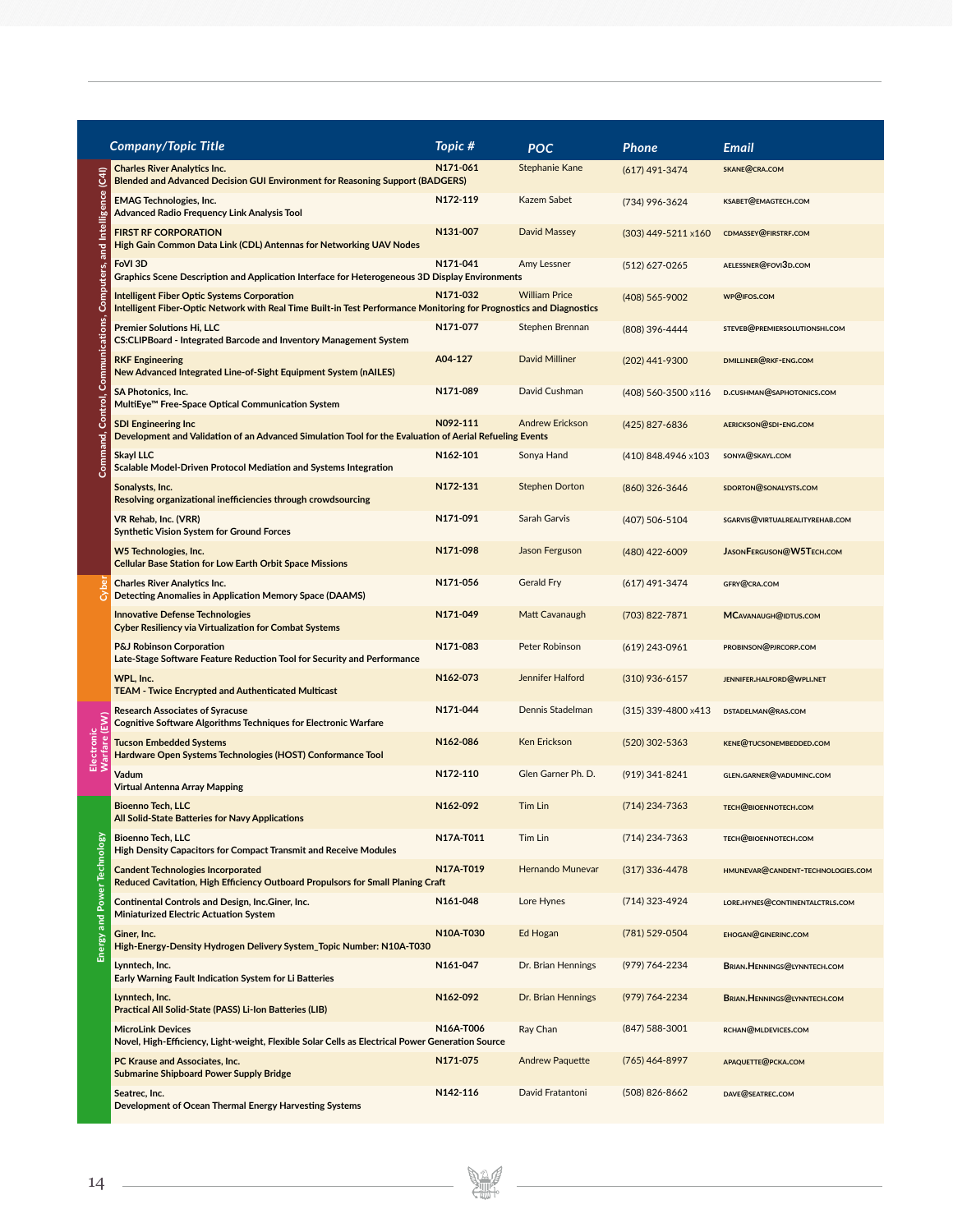|                                        | <b>Company/Topic Title</b>                                                                                                                                                                         | Topic #   | <b>POC</b>              | Phone                         | <b>Email</b>                           |
|----------------------------------------|----------------------------------------------------------------------------------------------------------------------------------------------------------------------------------------------------|-----------|-------------------------|-------------------------------|----------------------------------------|
|                                        | Storagenergy Technologies, Inc.<br>All Solid-State Batteries for Navy Applications                                                                                                                 | N162-092  | Lynn Zhang              | (801) 803-1303                | LZHANG@STORAGENERGY.COM                |
|                                        | The Columbia Group, Inc<br>Medium Voltage Direct Current (MVDC) Casualty Power                                                                                                                     | N162-109  | Padraic McDermott       | (703) 291-6426                | PMCDERMOTT@COLUMBIAGROUP.COM           |
|                                        | <b>BGI LLC</b><br>Landing Signal Officer - Data Analysis Toolkit (LSO-DAT)                                                                                                                         | N112-111  | <b>Scott Powell</b>     | (330) 374-7737                | SCOTT.POWELL@BGI-LLC.COM               |
|                                        | <b>BGI LLC</b><br>Analysis and Reporting Capability for Smart Aircraft Data                                                                                                                        | N112-111  | <b>Scott Powell</b>     | (330) 374-7737                | SCOTT.POWELL@BGI-LLC.COM               |
|                                        | <b>ISSAC Corp</b><br>Medium Voltage Direct Current (MVDC) Fault Detection, Localization, and Isolation                                                                                             | N16A-T009 | <b>Cindy Mcanally</b>   | (719) 725-6904                | CINDY.MCANALLY@ISSACCORP.COM           |
|                                        | <b>WW Technology Group</b><br>Miniaturized, Fault Tolerant Decentralized Mission Processing Architecture for Next Generation Rotorcraft Avionics Environment                                       | N152-096  | Dr Richard LeBoeuf      | (254) 485-7809                | RLEBOEUF@WWTECHNOLOGY.COM              |
|                                        | <b>Cardinal Engineering, LLC</b><br>Submarine Component Design Tool to Assess Relative Resistance to High Intensity Loading                                                                        | N151-045  | Justin Caruana          | (202) 506-3962                | JCARUANA@CARDINALENGINEERINGLLC.COM    |
|                                        | <b>Charles River Analytics Inc.</b><br><b>Distributed Analysis Tool for Enterprise Monitoring (DATEM)</b>                                                                                          | N132-139  | Joseph Gorman           | (617) 491-3474                | JGORMAN@CRA.COM                        |
|                                        | <b>Charles River Analytics Inc.</b><br>System for Naval Data Aggregation and Planning with Probabilistic Reasoning (SNAPPR)                                                                        | N171-052  | Joseph Gorman           | (617) 491-3474                | JGORMAN@CRA.COM                        |
|                                        | Luna Innovations Incorporated<br>Processes for Condition Monitoring and Prognostics at the Sensor Node                                                                                             | N151-027  | Kevin Farinholt         | (434) 220-2508                | FARINHOLTK@LUNAINC.COM                 |
|                                        | Pacific Engineering, Inc<br><b>Fuel Efficiency Improvements for Amphibious Vehicles</b>                                                                                                            | N162-079  | Dexter Myers            | (626) 379-2282                | DEXTER.MYERS@PACIFICENGINEERINGINC.COM |
|                                        | <b>TRITON SYSTEMS, INC.</b><br>SUBSAFE Hull Penetrator for Submarine High Energy Laser (HEL)                                                                                                       | N171-039  | Christopher Leman       | (978) 456-4207                | <b>CLEMAN@TRITONSYS.COM</b>            |
|                                        | <b>TRITON SYSTEMS, INC.</b><br><b>Autonomous Towed Array Straightening System</b>                                                                                                                  | N171-055  | Rafael Mandujano        | (978) 856-4193                | RMANDUJANO@TRITONSYSTEMS.COM           |
|                                        | <b>Charles River Analytics Inc.</b><br>Ecological Advanced Support Interface Toolkit for Heads Up Attention to Improve Warfighter Knowledge (EASI-HAWK)                                            | N162-094  | Stephanie Kane          | (617) 491-3474                | SKANE@CRA.COM                          |
|                                        | <b>Creare LLC</b><br><b>Flight Head and Hearing Protection System</b>                                                                                                                              | N172-120  | Paul Movizzo            | $(603)$ 443-2213              | PGMOVIZZO@CREARE.COM                   |
|                                        | <b>Creative Technologies Inc.</b><br><b>Gamification for Combat System Employment</b>                                                                                                              | N171-035  | James Korris            | (323) 472-6204                | JAMES.KORRIS@CRETECINC.COM             |
|                                        | <b>Mosaic Materials, Inc.</b><br><b>Advanced Materials for Carbon Dioxide (CO2) Capture</b>                                                                                                        | N161-040  | <b>Graham Wenz</b>      | $(612) 708 - 5535$            | GWENZ@MOSAICMATERIALS.COM              |
|                                        | <b>Sera Star Systems</b><br>Oxygen Mask Development to Improve and Facilitate Mask Discipline                                                                                                      | N171-007  | Lizanne Luchetti        | (214) 909-9652                | LIZEANNE.LUCHETTI@SERASTARSYSTEMS.COM  |
|                                        | Soar Technology, Inc.<br><b>DeepAgent</b>                                                                                                                                                          | N171-084  | Christopher Kawatsu     | (734) 887-7625                | CHRIS.KAWATSU@SOARTECH.COM             |
|                                        | <b>Tier 1 Performance Solutions, LLC</b><br>Transformation Accelerated through Redesign, Guidance, and Enhanced Training (TARGET)                                                                  | N17A-T017 | Rod Ford                | (859) 415-1024                | R.FORD@TIER1PERFORMANCE.COM            |
|                                        | TRITON SYSTEMS, INC.<br>Low Cost In-Flight Bladder Relief                                                                                                                                          | N171-018  | <b>Kim Hallett</b>      | (603) 833-1564                | <b>KHALLETT@TRITONSYS.COM</b>          |
|                                        | TRITON SYSTEMS, INC.<br>Oil-less Deep Fryer                                                                                                                                                        | N171-064  | Chuck Hannon            | (978) 856-4146                | <b>CHANNON@TRITONSYS.COM</b>           |
|                                        | <b>VIRTUVIA, LLC (dba CoachMePlus)</b><br>Human Performance Self-Service Kiosk and Application                                                                                                     | N171-079  | <b>Kevin Dawidowicz</b> | $(716)$ 566-3019 $\times$ 102 | KEVIN@COACHMEPLUS.COM                  |
|                                        | <b>VR Rehab, Inc. (VRR)</b><br>Rugged Touchscreen Button with Positive Indication Feedback                                                                                                         | N171-009  | Sarah Garvis            | (407) 506-5104                | SGARVIS@VIRTUALREALITYREHAB.COM        |
|                                        | <b>Wolf Technical Services, Inc.</b><br>Aircrew-Mounted Self-Adjusting Tether System                                                                                                               | N171-026  | <b>Aaron Tolly</b>      | (317) 842-6075                | ATOLLY@WOLFTECHNICAL.COM               |
|                                        | Applied Optimization, Inc.<br>Understanding Additive Manufacturing Solidification Profile Effects on Material Inhomogenieties, Defects, and Qualification                                          | N171-090  | Anil Chaudry, Sc.D.     | (937) 431-5100 x315           | ANIL@APPLIEDO.COM                      |
|                                        | <b>Composite Technology Development, Inc.</b><br>Manufacturing Process Development for High Temperature Polymer or Nanocomposite Films for Dielectric Capacitors                                   | N172-128  | Mark Seeber             | (303) 664-0394 x128           | MARK.SEEBER@CTD-MATERIALS.COM          |
| Materials & Manufacturing<br>Processes | <b>Creare LLC</b><br>A Novel System for On-Site Structural Restoration Methods for Aircraft Components                                                                                             | N162-087  | Paul Movizzo            | (603) 443-2213                | PGMOVIZZO@CREARE.COM                   |
|                                        | Directed Vapor Technologies International, Inc.<br>Materials Modeling Tool for Alloy Design to Streamline the Development of High Temperature, High-Entropy Alloys for Advanced Propulsion Systems | N17B-T031 | <b>Matthew Terry</b>    | (434) 977-1405                | MATT.TERRY@DIRECTEDVAPOR.COM           |
|                                        | <b>E&amp;G Associates, Inc.</b><br>Development of Explosive Feedstock for Commercial-off-the-Shelf (COTS) 3D Printers                                                                              | N171-060  | <b>Bryan Ennis</b>      | (615) 752-9629                | ENNIS@POWDERNOTES.COM                  |

Energy and Energy and